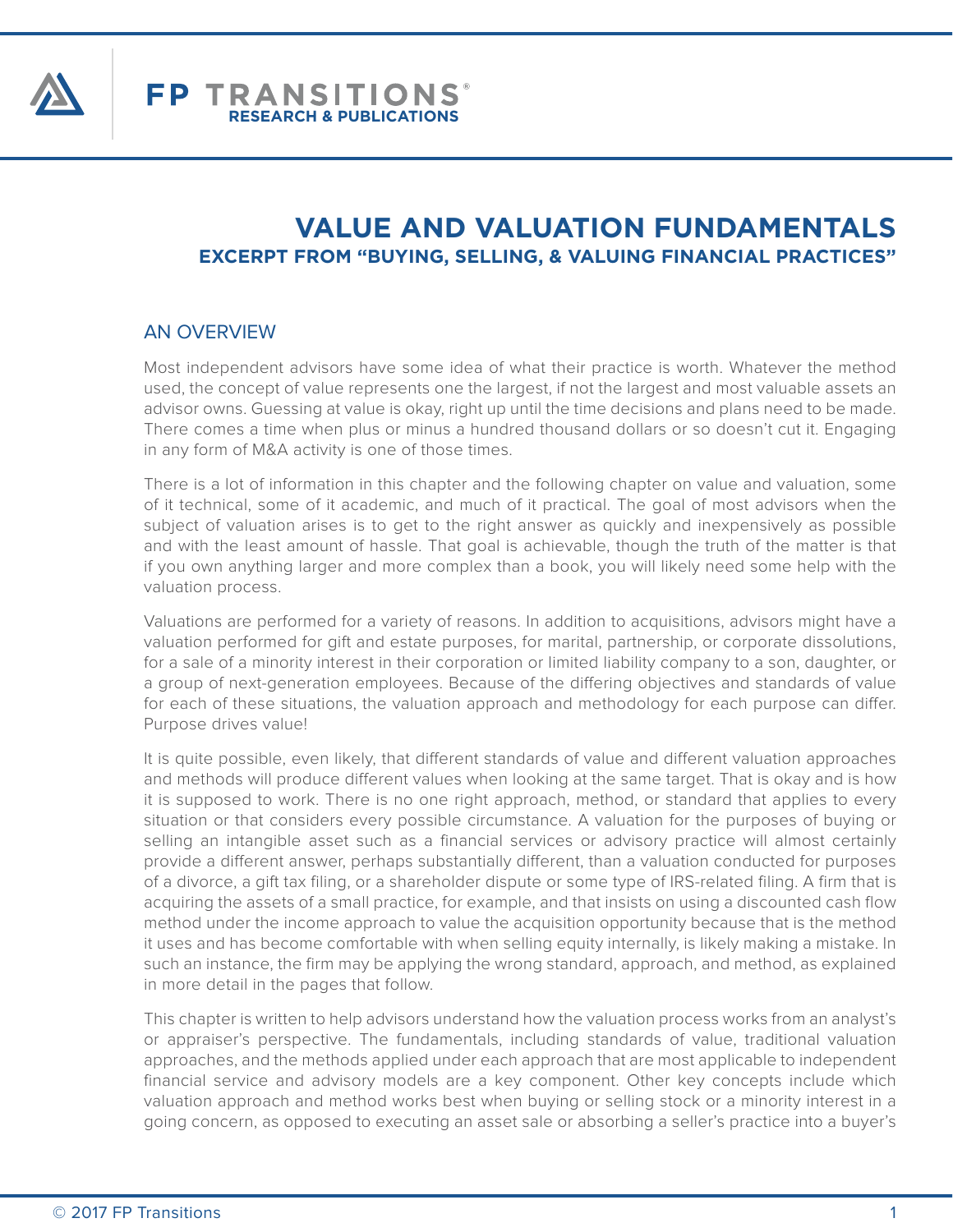business. We also will discuss how and when a rule of thumb approach (such as multiple of revenue or earnings) makes sense, and when it does not. Finally, advisors should become familiar with the credentials or designations that qualified analysts and appraisers earn so that qualifications can be quickly assessed. These value and valuation fundamentals will help every advisor in the M&A space understand what questions to ask, how things work, and why, in most cases, *you can't do this at home.*

Our goal here is not to teach advisors how to perform a valuation or even how to arrive at the specific value they might be willing to sell for, or buy for. The goal also is not to intimidate the average reader, though some of the information might do just that. Certain aspects of the valuation process are complicated, far more than most advisors know, and include a lot of assumptions and opinions more than just the final number. The pages that follow are intended to provide insight into the actual valuation process. The end goal is to help prospective buyers and sellers of an independent model understand the basic but essential information needed to make decisions, create realistic plans, and to know what questions to ask.

Building on this information, Chapter 3 subsequently explains exactly how to value the assets of a book, practice, or business for the express purposes of buying it or selling it, as part of an advisor's exit plan. If you just want to know the right standard of value, the best valuation approach, and the best method to get the right answer for M&A purposes as a practice or business owner, skip to Chapter 3. And if you want to know the typical deal structures, payment terms, and the like that support this valuation method, Chapter 7 has the details. Consider this as a "fast map" to the specific answers some advisors want.

Principles of valuation have been constant for many years, but the independent financial services and advisory industry is changing rapidly all around us. This chapter and the next are aimed at bridging the gap between accepted tradition and practical solutions anchored by the reality of an active and efficient marketplace. The M&A space is still evolving, but it is much better organized than at any point in its history. Today, there is a proper way to value an advisory practice to determine its selling price and to quickly resolve the issue of valuation so that the parties can focus on the other critical attributes of a transaction and get the job done right the first time.

### WHAT CREATES VALUE?

At its most basic level, the value of an independent financial services or advisory model lies in its client relationships. From this starting point, the discussion logically progresses to the revenue derived from those client relationships and, of course, the transferability of those relationships and that revenue. If, for some reason, the clients cannot or will not be transferred to another advisor, there is no inherent value from the buyer's perspective. These things are important, but fairly obvious.

So what *really* creates value? Why do 50 buyers line up for every book or practice to try to convince the seller that they're the right one? What is it that so many prospective buyers see when looking at a practice that another independent advisor has chosen to sell and walk away from? The answers to these questions suggest that "value" may include much more than a list of clients and the related trailing 12 months of revenue. The starting point is to look at the M&A process, certainly the valuation process, from the eyes of a buyer.

This industry is different from other professional service models. Independent advisory practices generally have predictable, recurring revenue, which creates predictable, recurring overhead. Sustainable growth rates tend to be in the neighborhood of 7% to 15% annually, sometimes higher. Overhead is not only predictable, it tends to be lower than most professional service models. Value, or selling price, is typically two to three times as much as in a similarly sized CPA, doctor, dentist,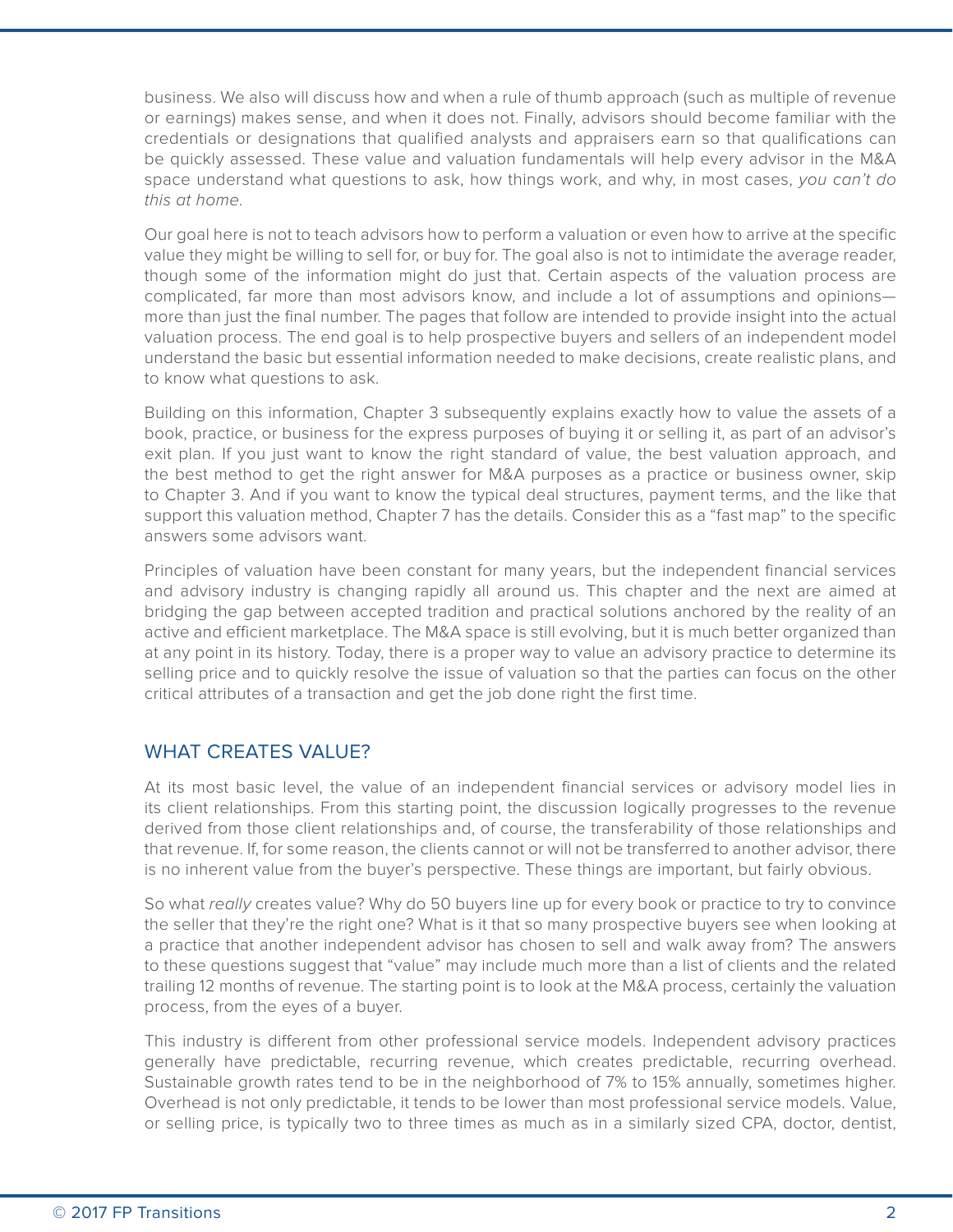attorney, or architectural practice. Clients, especially when tied to a specific advisor and affiliated with an independent broker-dealer or custodian, are transferable, in a measurable and reliable way. These things add up.

As Senator Everett Dirksen (1896–1969) once famously never said, "A billion here, a billion there; pretty soon it begins to add up to real money." (Apparently, the senator once attributed the statement to having been misquoted, but thought it sounded so good he never bothered to deny it!) My father repeated the statement at the dinner table so often and so fervently that I knew it must be true. The point is, all these things do add up, and for an independent advisor, it adds up to a lot. But the advisor we're talking about isn't the seller, it is those who want to be buyers.

Look at the average financial advisory practice as a business owner does, relying on the specific definitions from Chapter 1 in the process. By the time most practice owners sell, their revenue streams have often become stagnant. Real profitability is an afterthought since every dollar ultimately ends up passing through to the owner anyway. Clients, standing on a bedrock of trust, are loyal to the end. These same clients, however, often stop referring new business and investing additional assets as they see their sole advisor grow a little older and a little grayer. Practice growth tapers off, income soon follows, and when the markets become more turbulent than memory can recall, it becomes time to sell. So how does one measure the value of a practice that isn't growing, or may even be in decline?

One common way is to look to the recent revenue history, take a snapshot of the last quarter or the last year, and project that into the future. Common tools include a multiple of revenue or even a more basic revenue sharing arrangement. Another common tactic is to significantly discount the seller's value and penalize him or her for not building a business of enduring value, or for not selling on the way up.

Most smart, successful buyers don't approach value and valuation this way. We have the benefit of observing the interactions between buyers and sellers on a national, open-market platform, and every year we watch an increasingly large group of experienced buyers acquire one or two practices or businesses a year—basically, whenever they want to. These buyers know how to "buy value." Here's an example:

One buyer in particular acquires a practice through FP Transitions about once a year, usually a practice that has stopped growing, or may even be in decline. Within one or two years, they have it growing at 20% to 25% annually, every single time. Following the acquisition, the buyer's team meets with all of the professional advisors to the largest of the newly acquired clients and coordinates duties and roles with the clients' estate planning attorney, CPA or tax preparer, business or corporate attorney, insurance agent, and so on. In addition, the buyer's business creates a clear "value add" by providing a choice of advisors to work with, and a larger staff and array of services than the smaller practice owner could ever have achieved. Having purchased the seller's assets, the seller's cost structure is eliminated in favor of the buyer's. In this example, the buyer recognizes that the cost of client acquisition justifies the price of purchasing a practice, even one headed for stagnation.

Experienced buyers also provide one more important lesson: don't attempt to underprice the market or consistently offer substandard payment terms in an effort to find the best opportunities. In a competitive market full of smart and experienced buyers, sellers are quick to learn that when they receive a poor offer, there's another qualified buyer, or two, in line. Factor that into the process as the discussion moves to the technical aspects of value and valuation.

### STANDARDS OF VALUE

Every appraisal report or valuation engagement should specifically identify and define the applicable "standard of value." The term "value," however, is relative to the circumstances and is not, as a single word or concept, considered to be specific enough when it comes to a formal valuation process.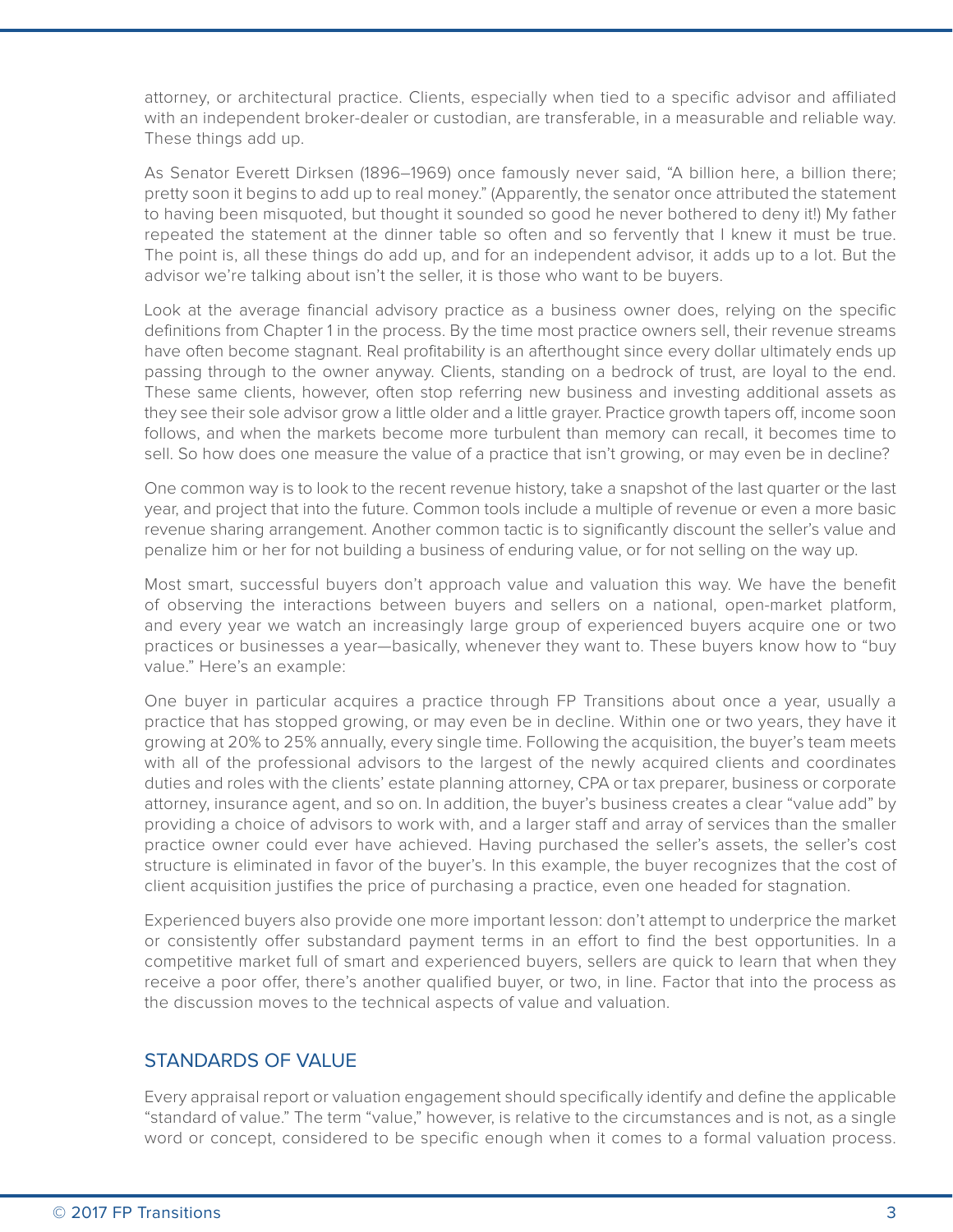When you decide to sell your car, for example, the standards of value that you need to consider include trade-in value, suggested retail value, private party value, and certified preowned value, among others: one car, but at least four different values, depending on the purpose. Given the specific purpose, all four answers as to value are correct, even though all the answers may be different.

A valuation expert will need to determine the level, or standard of value, that a buyer or seller is seeking in order to properly consider the relevant facts and circumstances and to deploy the right set of tools (valuation approaches and methods) for the job. In the independent financial services industry, there are four common standards of value. The following list, while not exhaustive, is what most valuation analysts encounter on a daily basis when talking to independent financial advisors.

#### Most Probable Selling Price

MPSP is the standard applicable to the majority of the valuation work FP Transitions is hired to perform. This standard of value is defined by the International Business Brokers Association as, "The price for the assets intended for sale which represents the total consideration most likely to be established between a seller and a buyer considering compulsion on the part of either buyer or seller, and potential financial, strategic, or nonfinancial benefits to the seller and probable buyers."1

This standard of value reflects the reality of the marketplace and is the standard or type of value applicable to books, practices, or businesses that might sell to a third-party buyer. This is the standard used in FP Transitions' Comprehensive Valuation Report, explained in detail in Chapter 3.

#### Fair Market Value

FMV is a standard of value set forth in IRS Revenue Ruling 59-60, and is defined as, "The price at which the property would change hands between a willing buyer and a willing seller when the former is not under any compulsion to buy and the latter is not under any compulsion to sell, both parties having reasonable knowledge of relevant facts."2

Revenue Ruling 59-60 represents the 60th revenue ruling from 1959, which means that this ruling has been around for a long time. The relevance of this ruling is found in its clear and authoritative guidance on how to properly value privately held businesses. Revenue Rulings are public administrative rulings by the IRS that are deemed applicable to particular factual situations. There are several important revenue rulings that relate to the valuation of business interests, but none are more insightful or widely cited and utilized by the valuation profession than Revenue Ruling 59-60. Even though this Revenue Ruling is now well over 50 years old, it is still authoritative as to the methods and factors to be considered in valuing the stock of privately held practices. Although initially presented for use in estate and gift tax calculations, its usage has spread and it is now relied upon in the valuation of privately held businesses.

However, it is worth noting that this standard of value is more of an academic standard than the reality of what an advisor could expect to receive if they actually sold their practice or business to a third party. The goal isn't to find the highest or most probable selling price; it is usually to find a middle ground, a compromise of sorts. In fact, most buyers and sellers who are participating in an open marketplace are under some level of compulsion to buy or sell. If compulsion were not present, it stands to reason that a seller would never accept anything less than absolutely favorable deal terms at the highest value from his or her point of view. The inverse of this argument is applicable to buyers. Secondly, having knowledge of all reasonable facts is relative.

*<sup>1.</sup> IBBA University, a division of International Business Brokers Association, Inc., Introduction to Pricing Small Businesses. Course 220 V2.1 2006.*

*<sup>2.</sup> Revenue Ruling 59-60, 1959-1 C.B. 237.*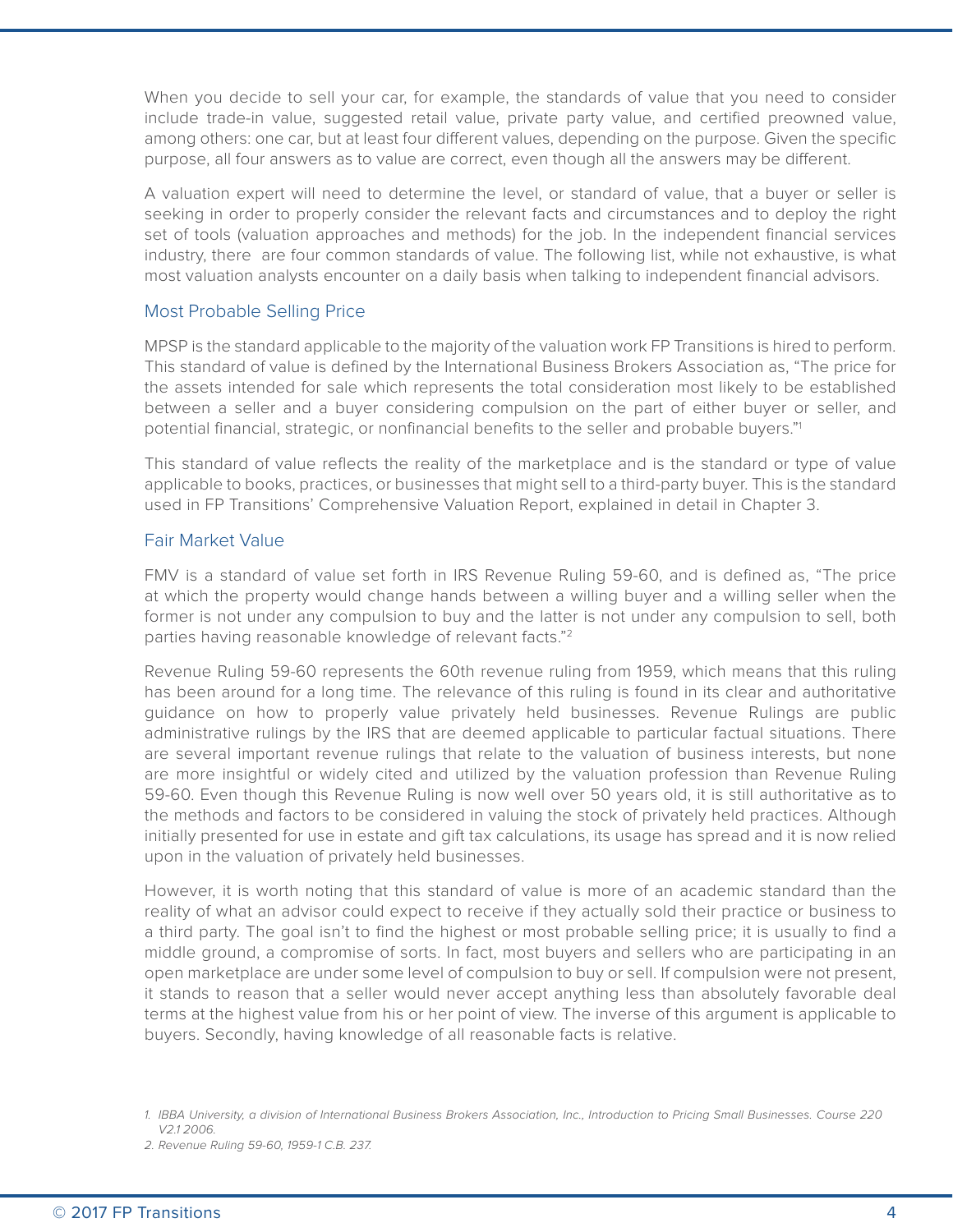#### Investment Value

Investment value is value from the perspective of a particular buyer or investor, and may include both the value of the selling standalone entity as well as the value created by the strategic buyer through synergies and other means. A strategic buyer is typically willing to pay the investment value for the business because, as a result of the acquisition, the cost of goods may decrease for both firms with the value of the acquiring firm thereby increased.

Investment value is closely related to the MPSP and is used when valuing a practice for mergers or acquisitions and in some states for divorce or other litigious purposes. The primary difference that sets investment value and MPSP apart is that investment value is built on the chassis of fair market value.

#### Fair Value

Fair value is a rational and unbiased estimate of the potential market price of a good, service, or asset for which a market price cannot be readily determined, often because there is no established market for the asset. This standard is typically a function of state law and is often applied to cases involving divorce, partnership, or shareholder disputes. This approach considers objective factors such as supply versus demand, replacement costs, and acquisition costs, as well as subjective factors such as cost of and return on capital, risk characteristics, and individually perceived utility. Commonly, there is a willing buyer but not a willing seller.

Fair value is the standard of value used by the Financial Accounting Standards Board (FASB) in its pronouncements pertaining to business valuation. For financial reporting consistency, FASB states, "Fair value is the price that would be received to sell an asset, or paid to transfer a liability in an orderly transaction between market participants at the measurement date."<sup>3</sup> Fair value is a market-based measurement, rather than an entity-specific measurement, and is determined using assumptions that market participants would use in pricing the asset or liability, including assumptions about risk. As a result, an entity's intention to hold an asset or to settle or otherwise fulfill a liability is not relevant in measuring fair value.

Advisors tend to think that "value" literally means "one value" and sometimes become frustrated with valuation analysts when things become a little more complicated and questions are asked about standards, approaches, and methods. Valuation, like financial planning and wealth management, is a professional, respected, and learned vocation; there's a right way to do it and a wrong way. People can now easily obtain free financial plans online, and sometimes they don't even need to talk to a human being to do so. This doesn't mean they obtain the right answers, just that they have some kind of answers that make them feel better. In sum, advisors would be wise to follow their own advice and admonitions, especially during one of the most important times of their career.

### VALUATION APPROACHES AND METHODS

Traditionally, there are three broad valuation approaches used to determine value. These approaches include the income approach, the market approach, and the asset approach. Within each approach there are various methods for calculating value as explained further on. Each method brings with it specific assumptions, benefits, and limitations. Depending on the purpose of the valuation, an analyst or appraiser may utilize more than one approach and provide each result with a weighting in order to arrive at a final conclusion.

That said, let's review the traditional approaches first, and then the common methods applied under each approach second, keeping in mind the specific scope of this book—M&A activity between independent advisors.

*3. Financial Accounting Standards Boards, "Statement of Financial Accounting Standards No. 157."*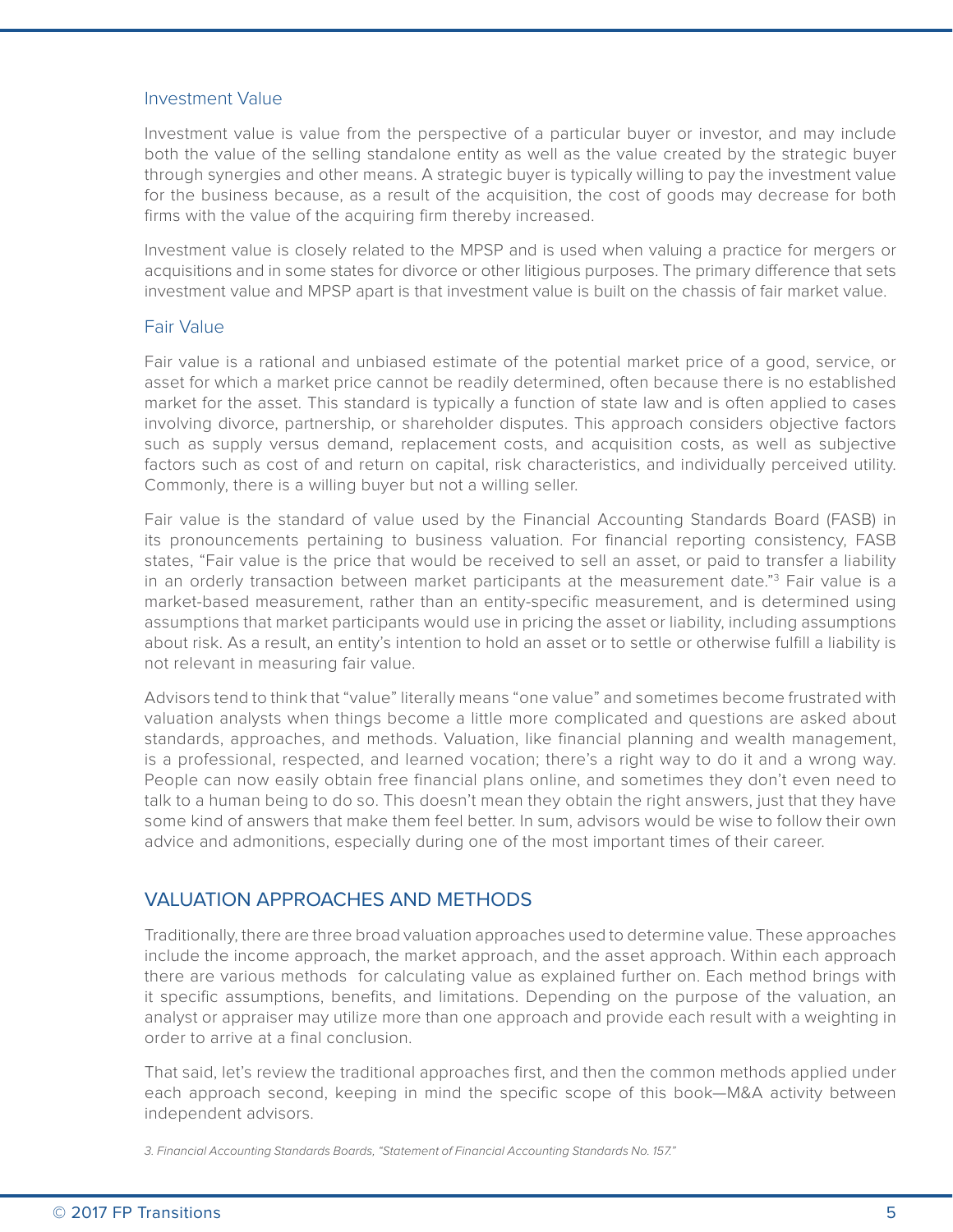#### Income Approach

The income approach is commonly recommended for valuing a financial services business or firm. This approach seeks to identify the future economic benefits to be generated by an entity and to discount those benefits due to the risk that those benefits might not be received when expected or at all. The income approach is founded on the concept that future economic benefit streams, namely net cash flows, can be forecasted and then discounted back to a present value by applying a rate of return reflecting the uncertainty or risk associated with the projections.

From the income approach, an appraiser will then typically employ either a capitalization of earnings/ cash flow method or the discounted earning/cash flow method to determine value. Each of these income methods is designed for specific purposes. Since net cash flow is the economic benefit most sought by investors, it is the preferred level of earnings used to value a business in the financial services industry. Accordingly, for the remainder of this particular section, we will refer to each method on a cash flow basis.

The point of explaining these two methods in greater detail is to help advisors understand the actual valuation process and the number of assumptions and subjective judgments that are involved. In talking to independent advisors, large and small, all across the country, there seems to be a feeling that this valuation process is like a black box. Buyers or sellers know what information they put into it, and they can see the number that comes out of it, but in between is a complete mystery. The part that is clear is that someone smart is in charge of the black box , the process is complicated, the algorithms beyond comprehension, and buyers or sellers charge thousands and thousands of dollars to complete the analysis. The assumption advisors make is that the process is sophisticated and reliable and must provide "the right answer." Advisors, whether buying or selling, need to know what is happening and understand that a certain level of subjectivity is involved.

**Capitalization of Cash Flows** The capitalization of cash flows method is typically used when the business has attained maturity or is expected to grow at a uniform rate in the future. This method assumes that the non-income related contributions to cash flow such as working capital, capital expenditures, and debt repayment will also grow at the same long-term rate proportionately to revenues. This method is not used as frequently as the discounted cash flow method to value businesses in this industry because the assumption that all financial factors of the business will grow uniformly is simply not true in most cases.

**Discounted Cash Flow Method** The most commonly used method from the income approach in the financial services industry is the discounted cash flow method, or DCF. The theory supporting the DCF method is that an entity's value is equal to its expected future cash flows, discounted at an appropriate rate (to accommodate the risks to receiving that cash flow, and including an appropriate return). The result is the present cash value of the business or firm. This method is used primarily when the valuator can estimate the known or expected future changes that are not uniform, may terminate or change after a period of time for specific elements of either income, receipts or expenditures of the business. Said more succinctly, the short-term growth in net cash flow is not expected to grow uniformly at a single rate.

The steps for calculating value of nonmarketable equity using this method are summarized as follows:

- 1. Review, compare, and make normalizing adjustments to financial statements.
- 2. Calculate adjusted net cash flow to invested capital (NCFIC).
- 3. Develop a risk-adjusted discount rate.
- 4. Determine the forecast period for growth to stabilize.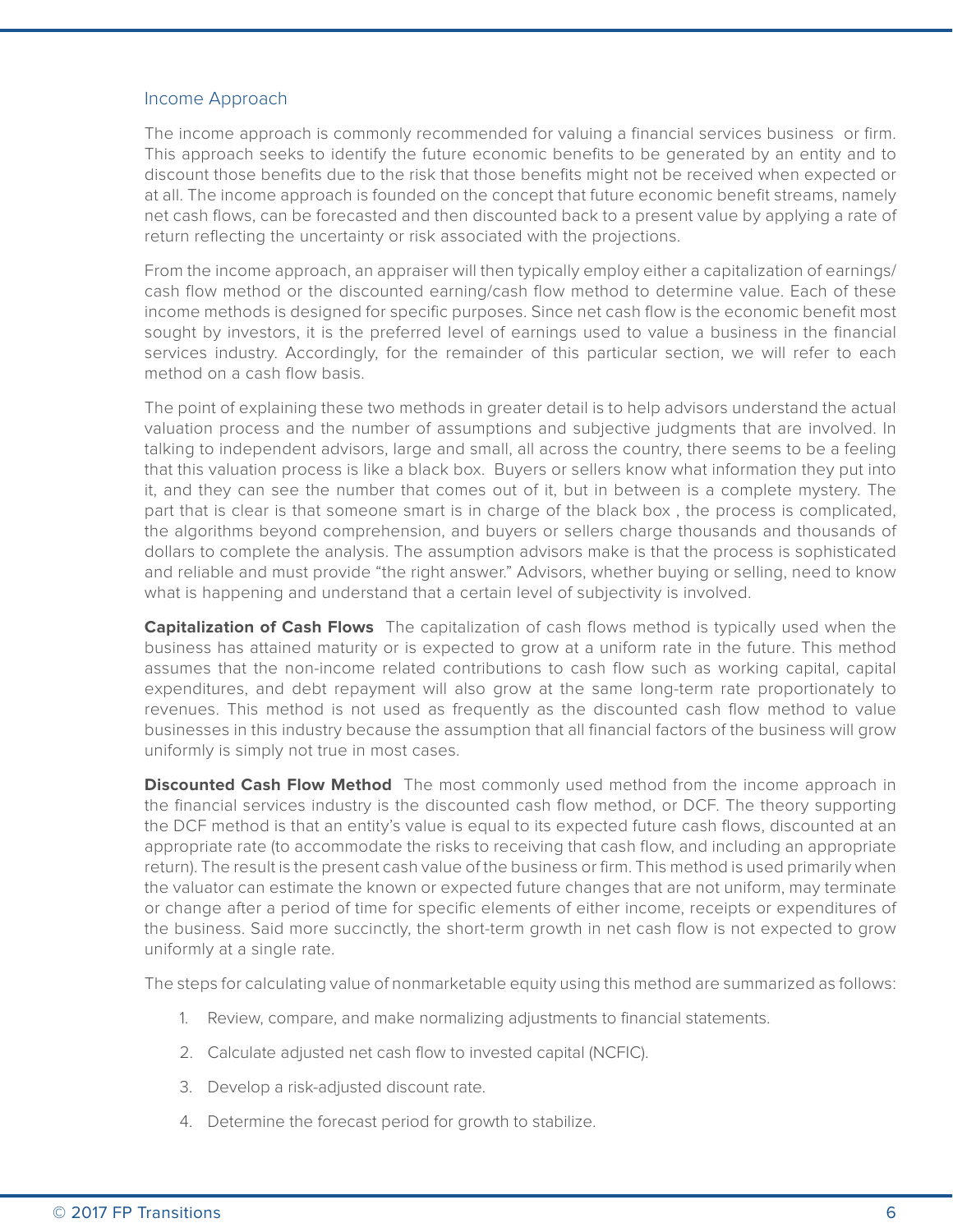- 5. NCFIC is then calculated for the forecasted growth.
- 6. Discount forecasted NCFIC to its present value using a weighted average cost of capital (WACC).
- 7. Determine an applicable terminal value by capitalizing the NCFIC after the forecasted growth above using the terminal growth rate and the WACC.
- 8. Discount terminal NCIFC using a WACC.
- 9. Sum the present values of the discounted forecasted cash flows and discounted terminal value.
- 10. To this value, the present value of the deferred tax benefits of amortized goodwill needs to be added.
- 11. The resulting value is the present value of future net cash flows to invested capital on a marketable basis.
- 12. If the source of the discount rate is from the return on publicly traded stocks, the value needs to be discounted to account for the fact that this is a privately held company.
- 13. Subtract interest-bearing debt.

Each of the methods from the income approach generally rely on federal income tax rates applicable to publicly traded C corporations. As a result, a value that uses these methods may be artificially reduced. If an advisor's entity structure is anything other than a C corporation (i.e., a passthrough tax conduit of any type), an adjustment needs to be made in order to recognize the benefits of a passthrough tax entity. Furthermore, to arrive at a value that best represents the value of a privately held practice that is not as liquid as a publicly traded company, an additional private company discount may be justified. These two concepts are very important and are often overlooked by consultants or IBDs trying to apply this method.

The income approach to valuation is a thorough and robust analysis. It takes time and an expert to do the job right, and it costs more than the approaches and methods explained further on, but there are times when this is exactly what is needed. Common examples include selling equity to one or more employees of a business or a firm, preparing for an arbitration hearing, or a courtroom setting that involves a question of value such as for a marital or partnership divorce.

#### Market Approach

The market approach is one of the most commonly used approaches to value a financial services book, practice, even a business sometimes, because it is a relatively easy concept for the end user to understand and apply, it is inexpensive, and it is reasonably accurate if there is private company data to support the conclusions. The concept is that value can be determined by comparing one company to other similar companies that have previously sold.

The market approach to business valuation is rooted in the economic principle of a fair and orderly market: that in a free market buyers will not pay more for a business, and sellers will not accept less, than the price of a comparable enterprise. This approach is similar in many respects to the "comparable sales" method that is commonly used in a real estate appraisal that, though a very different transaction, is an experience most independent advisors have experience with, while selling an advisory practice is typically a one-time, end-of-career event.

The market approach relies on reported transaction data from public companies or private companies, or both, depending on the valuation method and assignment and available, relevant data. There are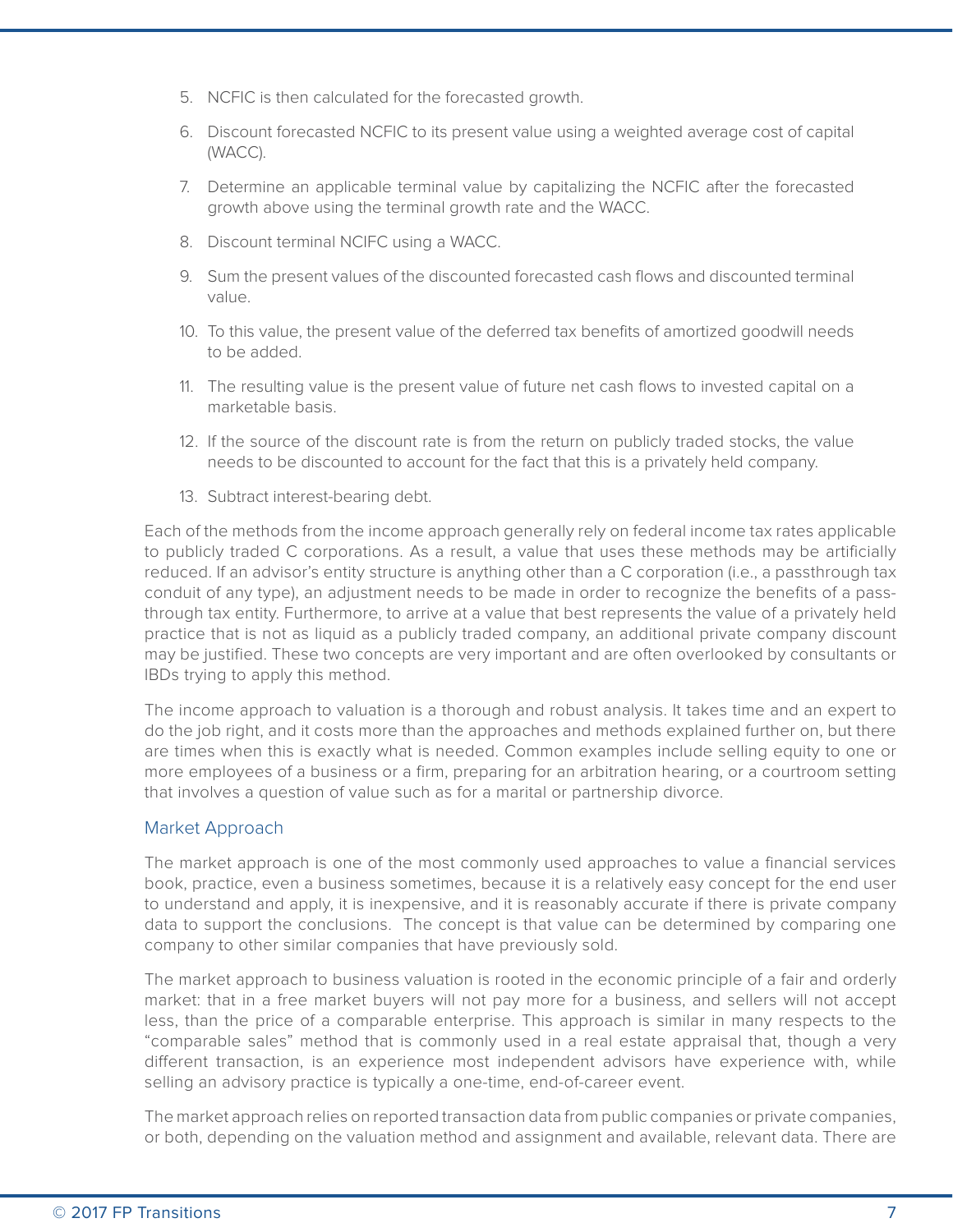several commonly applied methods under the market approach that can be used to value a financial services book, practice, or business as listed next.

**Guideline Transaction Method** Under the GTM, transaction databases are used to identify sales of businesses or assets that are similar to the business being valued. The presumption is that these transactions reflect valuation multiples or market multiples that can provide an indication of the value of the subject company. When the current common stock prices of freely traded public companies are used, the method is known as the "guideline publicly traded company method." When the method uses specific transactions of sales of all or at least a controlling interest in a privately held company, it is known as the "merger and acquisition method." In both methods, the prices used are only from a few (seldom more than eight) similar and relevant public companies or private companies. For determining the value of a closely-held or family-controlled business, there can be many adjustments needed to match the data to the ownership interest being bought or sold. As applied by most valuation analysts, the GTM uses both publicly traded companies and privately held businesses in its analysis, if both levels of data provide relevant and useful comparisons.

The steps for calculating value using this method are summarized here:

- 1. Review, compare, and make normalizing adjustments to financial statements.
- 2. If available, obtain transaction data of relevant comparable publicly traded companies from available databases.
- 3. If available obtain transaction data of relevant comparable privately held companies from available databases.
- 4. Make appropriate adjustments to the comparable transaction data to ensure the subject company data is being compared on a similar basis.
- 5. Develop a multiple of revenue or earnings, or a range of such multiples, from market data that will be applied to the company being valued.

The accuracy and reliability of the GTM depends on the thoroughness of the comparative data being reviewed (i.e., how detailed is it and how accurately it was reported?) and the number of businesses available that are similar, or very similar, to the subject of the valuation. Transaction databases that appraisers have access to provide a mixture of both asset-based sales as well as stock sales, and there are no consistent delivery requirements placed on the submission of data by private parties, often business brokers, or intermediaries. As a result, the prices and ratios reported from these transactions can vary and are often not fully disclosed. This can make it quite difficult for an appraiser to make an apples-to-apples comparison. Said in a more positive manner, the marketbased approaches are only as good as the underlying database of information.

**Direct Market Data Method** The DMDM method is similar in many respects to the GTM, except that it relies entirely on transaction data of similar, privately held practices and businesses. The direct market data method involves the use of actual industry sales transactions. This market based method tends to result in the most reliable conclusion when the comparable transactions were structured similarly to the anticipated transaction expected by the buyer or seller and if there is sufficient information available from the supporting database, which helps to explain why relatively few valuators use this approach.

The market approach and the DMDM method is used by FP Transitions in its valuation work in support of M&A activity between buyers and sellers who are trying to understand the market prices agreed to by others in similarly structured deals. With a large and complete database of private transactions between independent advisors, the DMDM is accurate and reliable in that it reflects actual and recent market activity. The database allows FP Transitions' valuation analysts to group transactions by size, location, revenue type, regulatory structure, payment terms, tax structures, and even the standard of value with a high degree of accuracy.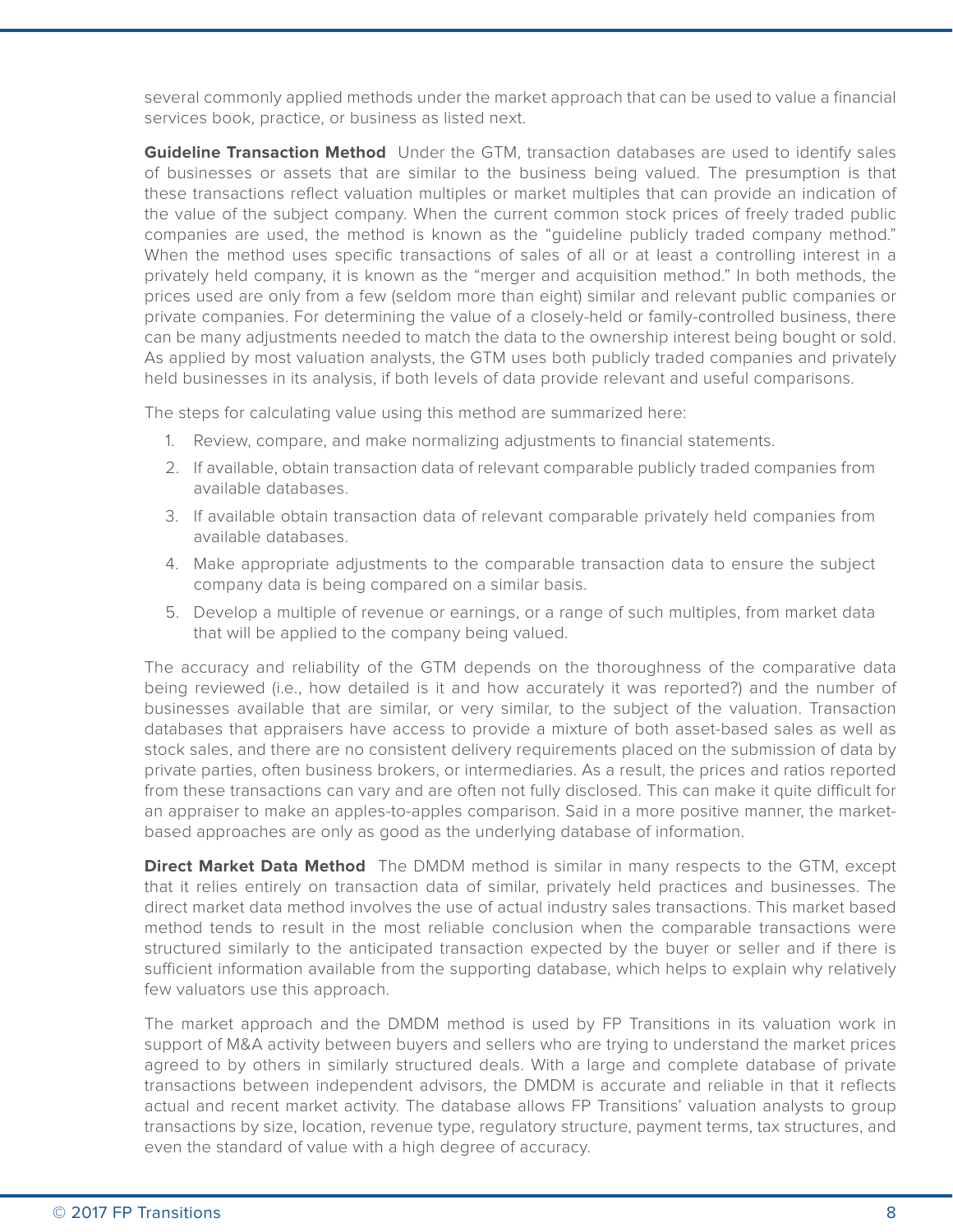#### Asset Approach or Asset-Based Valuation Approach

This valuation approach focuses on a company's net asset value, or the fair market value of its total assets minus its total liabilities. The asset-based approach basically asks what it would cost to reproduce the physical business. There is some room for interpretation in the asset approach in terms of deciding which of the company's assets and liabilities to include in the valuation, and how to measure the worth of each. This valuation approach consists of multiple methods, but the two most commonly used methods include book value and adjusted net asset value.

**Book Value** Technically, this is an accounting concept and refers to the sum of the asset accounts, net of depreciation and amortization, less the liability accounts, as shown on a balance sheet.

**Adjusted Net Asset Value Method** The adjusted net asset value method removes all of the business's assets and liabilities not being used to support operations from the balance sheet and the remaining assets and liabilities are restated to their fair market value. This method is applicable when estimating the value of a nonoperating business (e.g., holding or investment companies) that has a significant amount of capital invested in its assets or a company that will not continue operations into the future and will be liquidating its assets. The limitation to this approach is that it does not account for operating earnings, making it inappropriate to use when valuing intangible assets such as goodwill. Since the client list is the primary asset of a financial services or advisory practice, this method isn't of much use in this industry.

Methods from the asset approach are often appropriate in the following situations:

- *•The business is considering liquidating, or going out of business.*
- *•The business has no earnings history.*
- *•The business's earnings cannot be reliably estimated.*
- *•The business depends heavily on competitive contracts and there is no consistent, predictable customer base (e.g., construction companies).*
- *•The business derives little or no value from labor or intangible assets.*
- *•A significant portion of the business's assets are composed of liquid assets or other investments (e.g., marketable securities, real estate, mineral rights).*

For the reasons stated here, the methods from the asset approach are not often called for when valuing a financial services or advisory practice or business in the M&A space.

It is interesting to note that both the income and the market approaches look to a marketplace for data from which to make a valuation decision. If a valuation expert has a detailed and deep database of independent books, practices, and businesses from one particular industry, why would they look to publicly traded companies and then discount or adjust back to find value? Why not just look to the direct market data? The problem is, there is only one such database of sufficient depth and detail in this industry and FP Transitions owns it, and continues to build on it. In the end, both approaches require qualified analysts and good data—but one source of data is much closer to home than the other.

Consider Table 2.1 to help you understand the application of the various valuation standards, approaches and methods, and the degree of analysis applicable to each level. Covered in this table, from left to right, is the CVR or Comprehensive Valuation Report, a valuation for SBA loan purposes, a valuation of a 100% equity interest, a valuation of a minority ownership stake for use in FP Transitions' succession management program (SMP), a valuation for IRS tax purposes, a valuation for IRS tax purposes as a minority interest, a valuation of a disputed interest, and a valuation for a disputed minority interest. Under each of these headings is the type of valuation report that is produced, the level of certification needed to produce and sign off on the valuation report, and the estimated number of hours to prepare the valuation, among other things.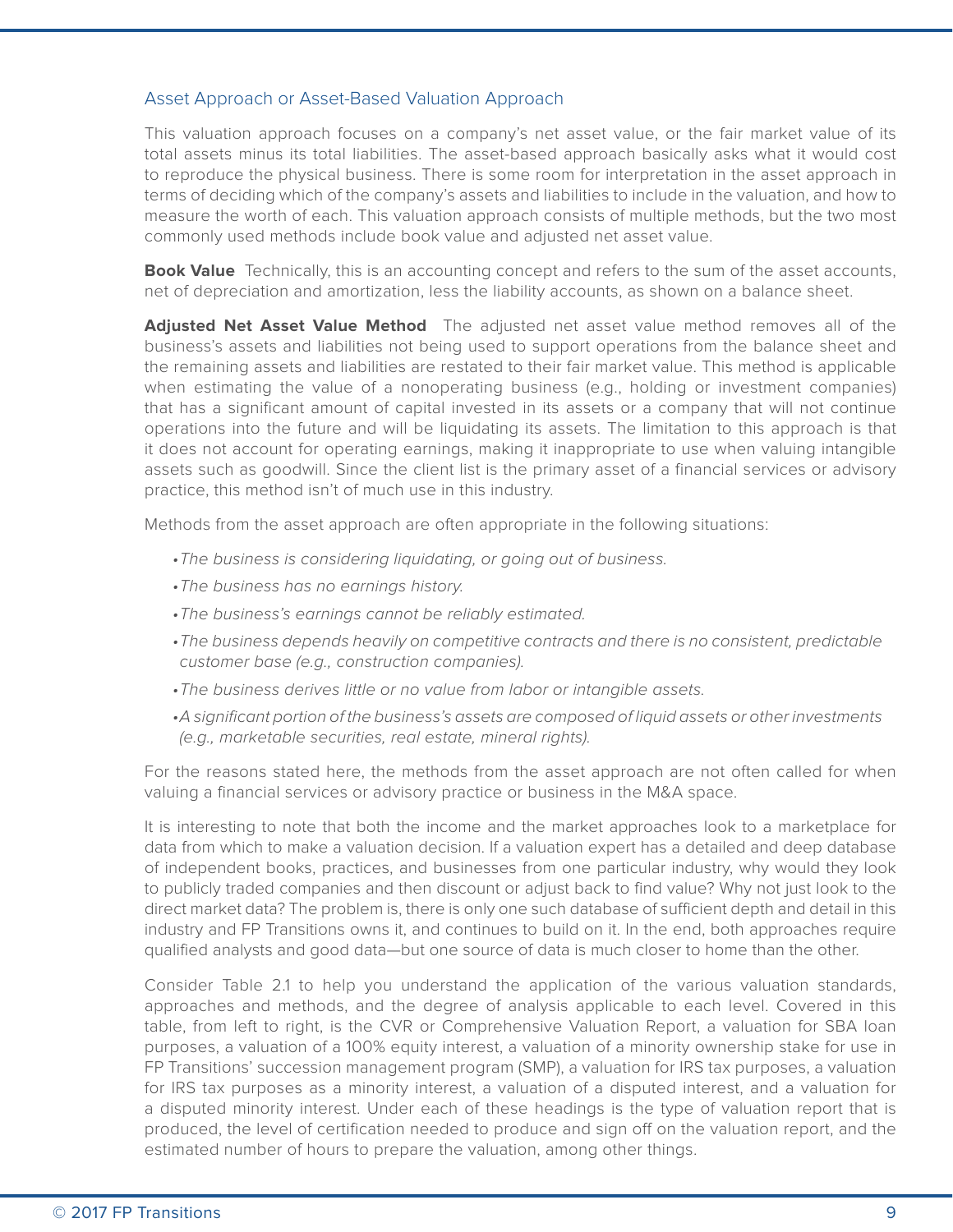# **TABLE 2.1 :** Application of Various Valuation Standards and Methods

| <b>CHARACTERISTICS</b><br>/ PURPOSE | <b>CVR</b>  | <b>SBA LOAN</b> | 100% EQUITY                       | <b>SMP</b><br><b>MINORITY</b> | <b>TAX FILING</b><br>100% | <b>TAX FILING</b><br><b>MINORITY</b> | <b>DISPUTED</b><br>100%  | <b>DISPUTED</b><br><b>MINORITY</b> |
|-------------------------------------|-------------|-----------------|-----------------------------------|-------------------------------|---------------------------|--------------------------------------|--------------------------|------------------------------------|
| Type of Report                      | Calculation | Appraisal       | Restricted                        | Restricted                    | Restricted                | Appraisal                            | Appraisal                | Appraisal                          |
| Level of Certification              | <b>CVA</b>  | CVA, ASA        | CVA, ASA                          | CVA, ASA                      | CVA, ASA                  | CVA, ASA                             | CVA, ASA                 | CVA, ASA                           |
| Hours to prepare / report           | 5           | 10              | 20                                | 30                            | 40                        | 60                                   | $50+$                    | 60+                                |
| Client                              | Owner       | Lender          | Owner                             | Owner                         | Owner                     | Owner                                | Owner                    | Owner                              |
| Other Intended Readers(s)           | Owner       | SBA-buyer       |                                   | G <sub>2s</sub>               | <b>IRS</b>                | <b>IRS</b>                           | Court                    | Court                              |
| Transfer anticipated                | Υ           |                 | $\mathsf N$                       | Y                             | Υ                         | Υ                                    | Y                        | Y                                  |
| Asset                               | Υ           | Υ               |                                   | $\mathbb N$                   | Ν                         | $\hbox{N}$                           | $\hbox{N}$               | $\hbox{N}$                         |
| Shares                              |             | $\mathsf N$     |                                   | Υ                             | Υ                         | Υ                                    | Υ                        | Υ                                  |
| Excluded & Assets                   |             |                 |                                   |                               |                           |                                      |                          |                                    |
| Cash & Equivalents                  | Υ           | Υ               | Ν                                 | Ν                             | N                         | Ν                                    | N                        | Ν                                  |
| Non Operating Assets                | Υ           | Υ               | N                                 | Υ                             | Υ                         | Υ                                    | Υ                        | Υ                                  |
| <b>Acct Receivable</b>              | Υ           | Υ               | Ν                                 | $\mathbb N$                   | $\mathbb N$               | $\mathbb N$                          | N                        | Ν                                  |
| Acct Payable                        | Υ           | Υ               | Ν                                 | Ν                             | $\mathbb N$               | $\mathbb N$                          | $\mathbb N$              | $\hbox{N}$                         |
| <b>Included Assets</b>              |             |                 |                                   |                               |                           |                                      |                          |                                    |
| Non-Compete<br>Non-solicit          | Υ<br>Υ      | Υ<br>Υ          | $\tilde{?}$<br>$\overline{\cdot}$ | Υ<br>Υ                        | $\ddot{?}$<br>$\ddot{?}$  | $\ddot{?}$<br>$\overline{\cdot}$     | $\ddot{?}$<br>$\ddot{?}$ | $\ddot{?}$<br>$\tilde{?}$          |
| Consulting                          | Υ           | Υ               | $\tilde{?}$                       | $\ddot{?}$                    | $\tilde{?}$               | $\ddot{?}$                           | $\ddot{?}$               | $\ddot{?}$                         |
| Employment                          |             |                 |                                   | $\ddot{?}$                    | $\tilde{?}$               | $\ddot{?}$                           | $\ddot{?}$               | $\tilde{?}$                        |
| Debt Assumptions                    |             |                 |                                   |                               |                           |                                      |                          |                                    |
| Seller note % sale price            | 70%         | N               | N                                 | N                             | N                         | $\mathbb N$                          | N                        | $\mathsf N$                        |
| Seller note term                    | 5           | N               | Ν                                 | $\mathbb N$                   | Ν                         | $\mathbb N$                          | $\mathsf{N}$             | Ν                                  |
| Interest rate                       | 6%          | $\mathbb N$     | N                                 | Ν                             | Ν                         | Ν                                    | $\mathsf{N}$             | Ν                                  |
| <b>Economic Conditions</b>          |             |                 |                                   |                               |                           |                                      |                          |                                    |
| National                            |             | Υ               | Υ                                 | Υ                             | Υ                         | Υ                                    | Υ                        | Υ                                  |
| Regional                            |             | Υ               | Υ                                 | Υ                             | Υ                         | Υ                                    | Υ                        | Υ                                  |
| Local                               |             |                 |                                   | Υ                             | Υ                         | Υ                                    | Υ                        | Υ                                  |
|                                     |             |                 |                                   |                               |                           |                                      |                          |                                    |
|                                     |             |                 |                                   |                               |                           |                                      |                          |                                    |
| <b>Industry Factors</b>             |             |                 |                                   |                               |                           |                                      |                          |                                    |
| RMA data comparisons                |             |                 |                                   |                               |                           |                                      |                          |                                    |
| IBIS World / First Research         |             | Υ               | Υ                                 | Υ                             | Υ                         | Υ                                    | Υ                        | Υ                                  |
| Bloomberg                           |             |                 | Y                                 | Υ                             | Υ                         | Υ                                    | Υ                        | Υ                                  |
| <b>FINANCIAL ANALYSIS</b>           |             |                 |                                   |                               |                           |                                      |                          |                                    |
| Adjusted P&L                        |             | Υ               | Υ                                 | Υ                             | Υ                         | Υ                                    | Υ                        | Υ                                  |
| Adjusted balance sheet              |             |                 | Υ                                 | Υ                             | Υ                         | Υ                                    | Υ                        | Υ                                  |
| Net Cash Flow Historical            |             |                 | Υ                                 | Υ                             | Υ                         | Υ                                    | Υ                        | Υ                                  |
| Forecasted P&L                      |             |                 | Υ                                 | Υ                             | Υ                         | Υ                                    | Υ                        | Υ                                  |
| Forecasted Balance Sheets           |             |                 | Υ                                 | Υ                             | Υ                         | Υ                                    | Y                        | Y                                  |
| Forecasted Net Cash Flow            |             |                 | Y                                 | Υ                             | Υ                         | Y                                    | Y                        | Y                                  |
|                                     |             |                 | Limited                           |                               |                           |                                      |                          |                                    |
| Comparison to Industry              |             |                 |                                   | Limited                       | Detail                    | Detail                               | Detail                   | Detail                             |
| Market Debt / TC                    |             |                 | Y                                 | Υ                             | Y                         | Y.                                   | Y.                       | Y.                                 |
| Working Capital                     |             |                 | Limited                           | Limited                       | Detail                    | Detail                               | Detail                   | Detail                             |
| Capital Expenditures                |             |                 | Limited                           | Limited                       | Detail                    | Detail                               | Detail                   | Detail                             |
| <b>METHODOLOGIES</b>                |             |                 |                                   |                               |                           |                                      |                          |                                    |
| FP Transitions DMDM - (CVR)         | Υ           | Υ               | Υ                                 | Y                             | Υ                         | Y                                    | Y                        | Y                                  |
| Single Period Capitalization        |             | Υ               |                                   |                               |                           |                                      |                          |                                    |
| <b>WACC</b>                         |             | Υ               | Υ                                 | Υ                             | Υ                         | Υ                                    | Y                        | Y                                  |
| Discounted Cash Flow                |             | Υ               | Υ                                 | Υ                             | Υ                         | Y                                    | Y                        | Y                                  |
| Private Entity Discount             |             |                 | Υ                                 | Υ                             | Υ                         | Y                                    | Y                        | Y                                  |
| Tax Pass Through Premium            |             |                 | Y                                 | Υ                             | Υ                         | Y                                    | Y                        | Y                                  |
| DLOM (Liquidity)                    |             |                 |                                   | Υ                             |                           | Y                                    |                          | Y                                  |
| DLOC (Control)                      |             |                 |                                   | Υ                             |                           | Y                                    |                          | Y                                  |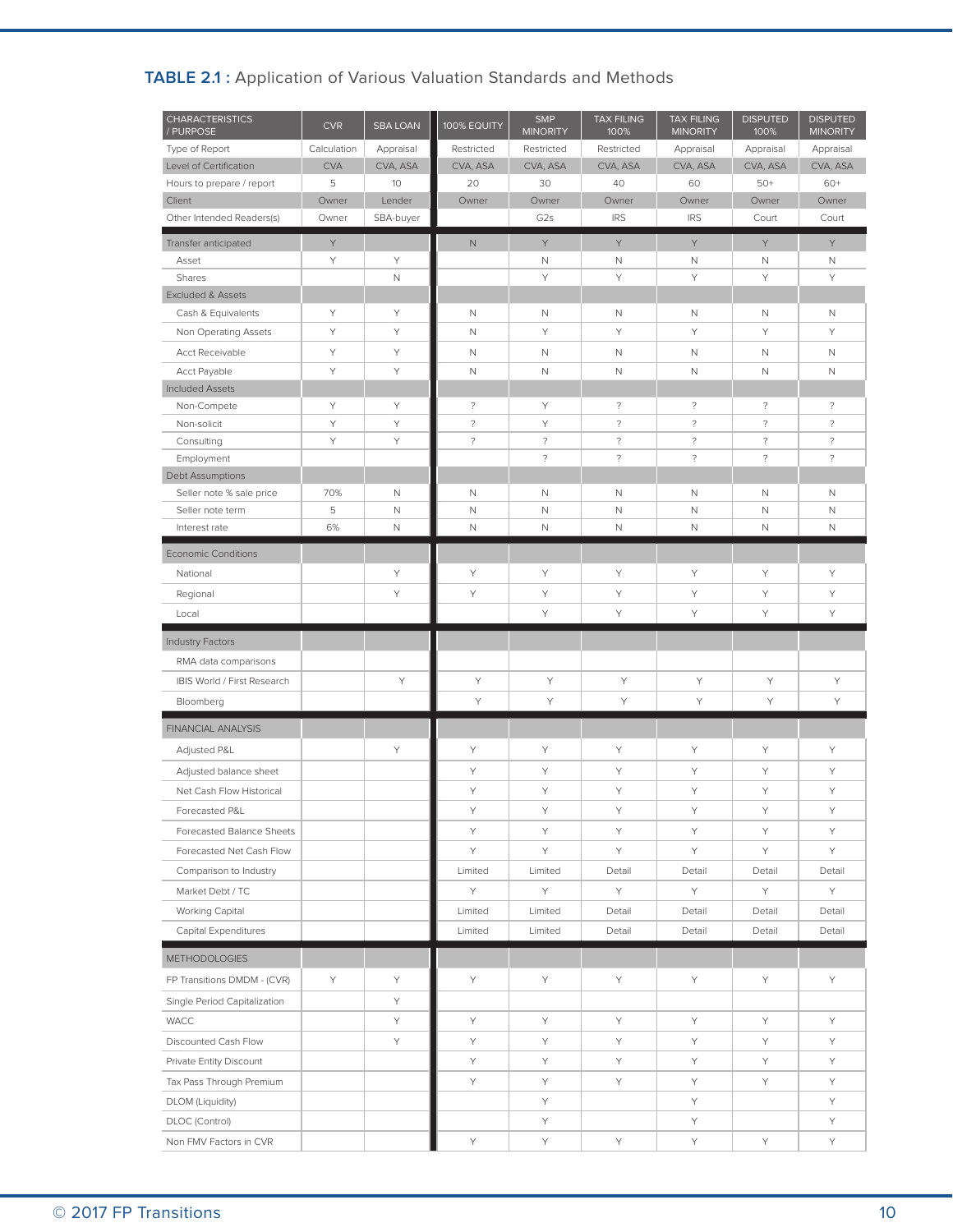# THE RULE OF THUMB METHOD OF VALUATION

A rule of thumb. A multiple of revenue. A multiple of earnings. A multiple of AUM. So many variations, and so many opinions. Are they reliable? Is one method more accurate than the others? Should they even be used at all?

Professionally, at least from the vantage point of a certified valuation analyst (CVA) or an appraiser, a multiple of revenue deserves little to no weight as a reliable and accurate valuation method. Let's start with the positive aspects of this valuation method and figure out if it can work for you— there are limited circumstances where it does make sense.

The best thing about using a rule of thumb approach is that it is simple. It is easy to apply and easy to understand. In the financial services or advisory industry, the most commonly applied rule of thumb is the gross revenue multiple, or GRM. Practically, this is a market-based valuation method and is assumed by many advisors to be reasonably accurate. A multiple of AUM is no longer a useful method for this industry because of the variations in fee structures currently in use. A multiple of earnings such as EBIT or EBITDA (earnings before interest, taxes, depreciation, and amortization) or EBOC (earnings before owner's compensation) really doesn't make sense at the job/book level because these one-owner models don't aspire toward profitability. It all goes home, one way or the other. The margin of error is simply too great at the practice, business, or firm levels of ownership for this or any other rule of thumb approach.

The multiple of revenue can work well for, and should be limited to, job or book owners who are buying or selling less than \$50,000 to \$75,000 of recurring gross revenue or maybe twice that amount of transactional revenue out of a sole proprietorship model. At these levels, the margin of error when coupled with reasonable payment terms is acceptable to most buyers and sellers. If an advisor is selling, or buying, a job or a book that has no entity structure and no profits to speak of, primarily using a simple payment arrangement such as an earn-out or a revenue-splitting mechanism (more on this later) with little or no down payment, then a multiple of gross revenue is close enough and can be the right tool for the job, no pun intended.

Over the past five years, the GRM paid by buyers to sellers for every dollar of recurring revenue in an independent financial services book (fees and trails) ranged from a low of 1.40 to a high of 3.0 times trailing 12 months recurring revenue (TTMRR), after any applicable broker-dealer override



**FIGURE 2.1 :** Gross Revenue Multiple by Revenue Type

(TTMRR-BD). (See Figure 2.1.) The multiple paid by third-party buyers for every dollar of nonrecurring revenue ranged from a low of 0.00 to a high of 1.60 X TTMR-BD. That means that for the average fee-based book in this industry, the range of multiples is from 0.00 to 3.00 X TTMR-BD. The recent average GRM for recurring revenue is about 2.36 X TTMRR-BD, but it changes or drifts from year to year and reflects the current sentiment of "the crowd" or, more appropriately, the open market and leans heavily toward recurring, fee-based revenue supported by standard deal terms. In other words, sellers don't get to realistically make up, or guess at, the multiple, and the payment terms, and the tax structure. Unfortunately, the way it usually works in the field is that the seller guesses at his or her value using a multiple,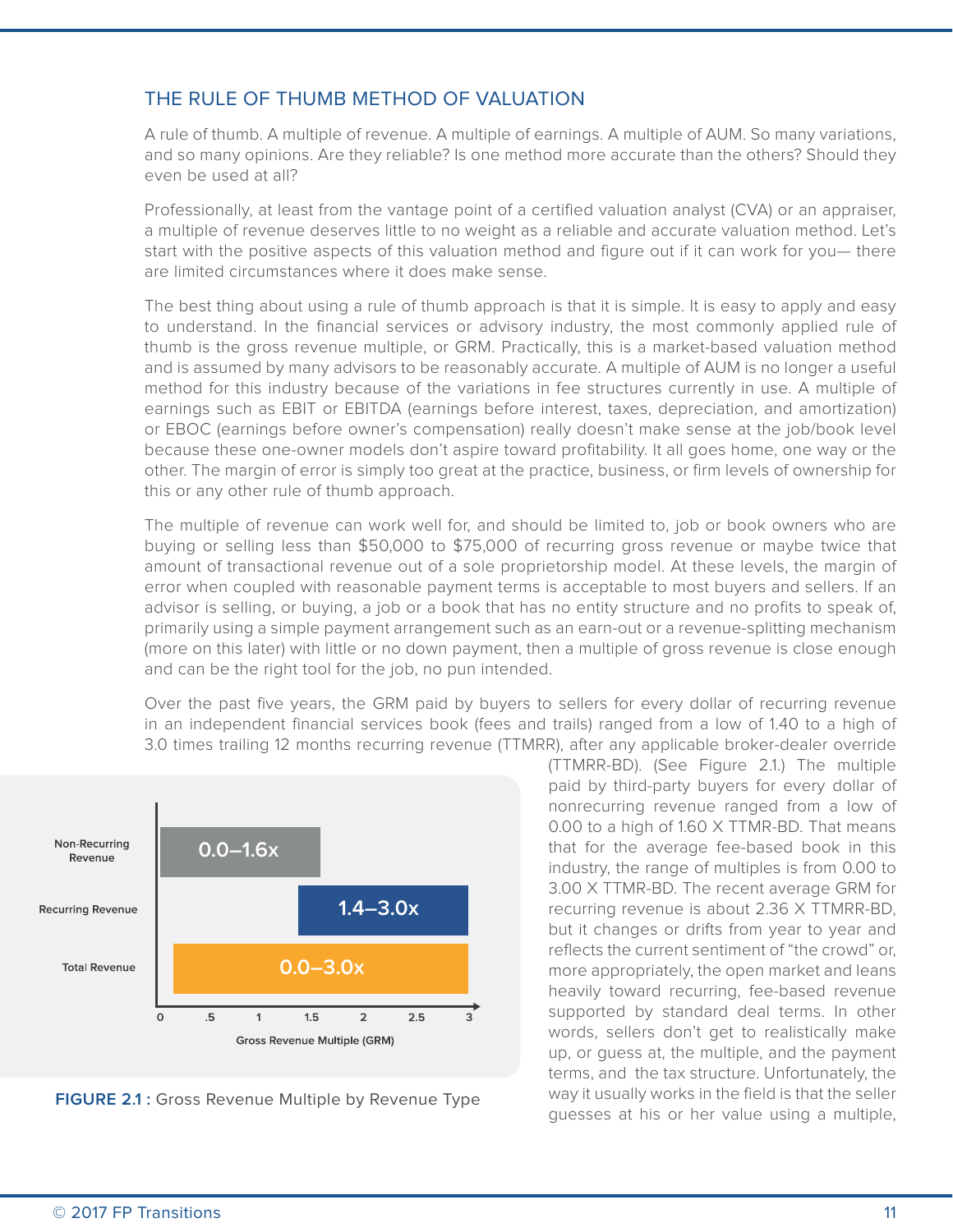the buyer guesses at the payment terms and tax structure based on what he or she needs, and the result is considered an acceptable compromise. Playing a guessing game around \$100,000 of value or more doesn't usually turn out very well.

Rules of thumb have some other significant drawbacks that make them inapplicable to practices, businesses, and firms. The various rules of thumb do not factor in risks that can materially impact value such as capital structure, regulatory issues, liabilities, profitability, growth rates, client demographics, and infrastructure, to name just a few. This method also does not consider the differences in cash flow quality or transition risk that might affect one book versus another. In other words, a rule of thumb treats every book as being equal to any other book except for the amount of revenue generated.

Rules of thumb are not empirical and have not been examined or tested to determine their validity. Rules of thumb, practically speaking, are often misstatements taken out of context and often applied incorrectly. Here are some specific examples: a multiple of 3.0 X TTMR is a great result at first glance, but not if the buyer insists on paying nothing down, and the entire balance on a fully contingent, earn-out basis over five years, which generates ordinary income tax rates to the seller; or perhaps a multiple of 2.25 X TTMR with 35% cash down, nonrefundable, and the balance seller-financed over just 24 months with one look-back provision (i.e., a performance-based promissory note) and all monies taxed to the seller at long-term capital gains rates. Which is the better deal? What about an offer of 1.35 X TTMR all cash and at preferential tax rates? Is the seller who sold at a GRM of 3.0 actually better off than the seller who sold at a GRM of 2.25, or even 1.35? Without all the underlying facts, and without knowing the final results years later, it is impossible to know.

When you hear about such multiples from a "successful" seller, or read about them in a trade publication, consider how much information is known and unknown. Even at the job or book level, the best advice is this: do not focus on the multiple without considering all the underlying deal terms, tax structures, and legal obligations, to support it. A simple multiple supported by simple paperwork often creates simply a mess.

For everyone else, specifically those advisors who own and have built a practice or a business or who seek to acquire such a model, a GRM is, at most, a starting point. Use a GRM to provide a safety check to the reasonability of a more formal and sophisticated calculation of value or appraisal, or a basic test to see if a more formal valuation is worth the time and expense. A GRM, for most practice and business owners, can be a decent place to start; it's just not a very good place to end. To be clear, practice and business owners should always progress to a more formal and thorough analysis on the issue of value.

# APPLICATION OF STANDARDS AND APPROACHES

In this section, we compare the valuation results of two practices to illustrate the different levels of value that similar practices can have. The two practices used in the following illustration were valued for different purposes, utilized different standards of value, and employed different valuation approaches.

The purpose of this illustration is not to demonstrate which approach is right or wrong or yields the highest or "best" level of value, depending on a buyer or seller's perspective. Rather, it is to highlight value and valuation fundamentals: (a) that purpose informs value; and (b) randomly selecting valuation standards, approaches and methods to value a practice, or being sold a one-size-fits-all valuation solution without entirely understanding the process, can produce a value that is irrelevant.

Both practices in this illustration are Registered Investment Advisors (RIAs) with an independent broker-dealer (IBD) affiliation. They both are single-owner S corporations with relatively flat and stable growth rates and similar amounts of recurring and nonrecurring revenue. Both are located in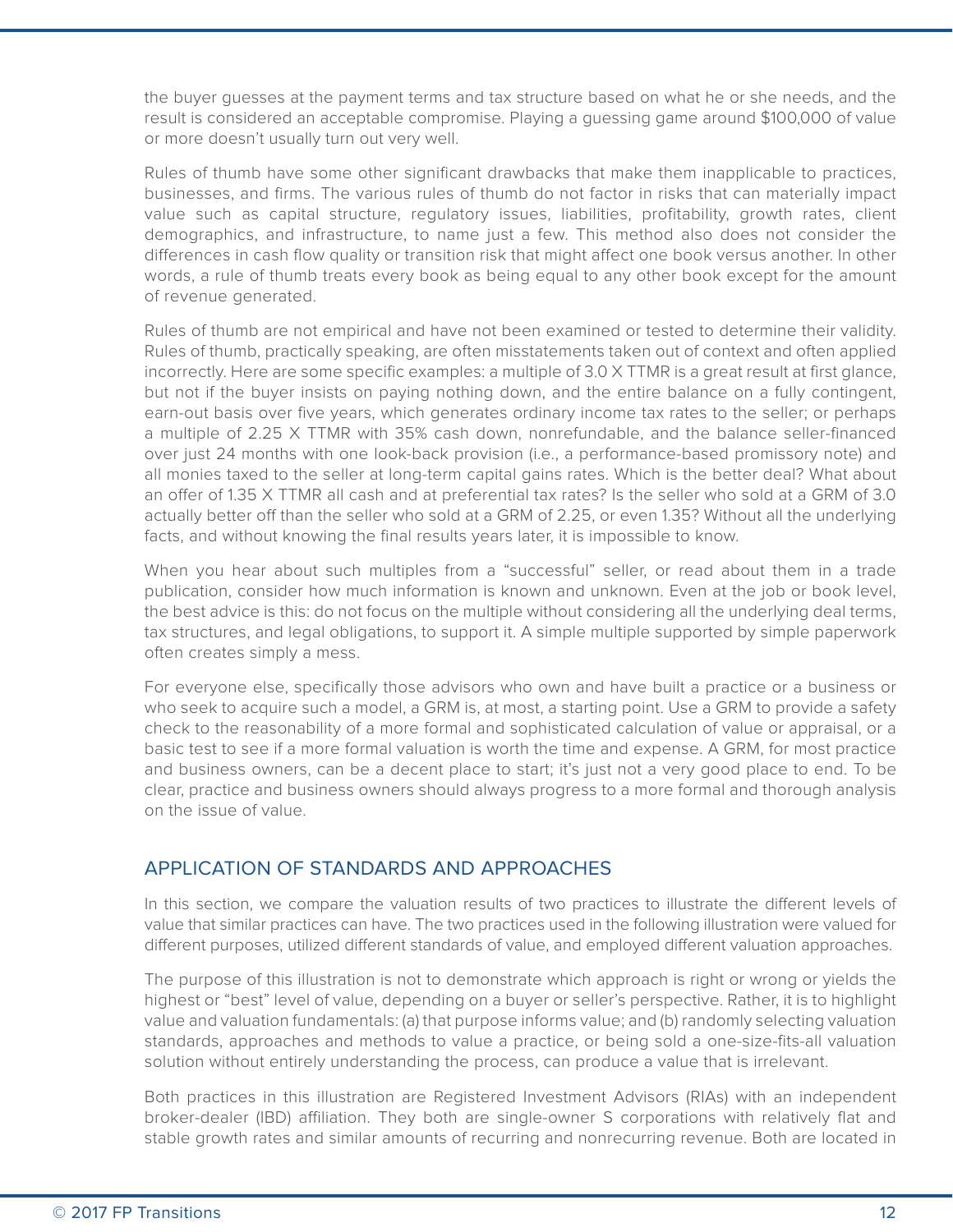| <b>TABLE 2.2:</b><br>A Comparison of Two Practices | <b>PRACTICE A</b>        | <b>PRACTICE B</b>        |
|----------------------------------------------------|--------------------------|--------------------------|
| <b>Entity Structure</b>                            | S-Corp                   | S-Corp                   |
| Ownership                                          | One Shareholder          | One Shareholder          |
| <b>Organizational Structure</b>                    | Silo (one producer only) | Silo (one producer only) |
| <b>Regulatory Structure</b>                        | RIA/RR                   | RIA/RR                   |
| <b>Annual Recurring Gross Revenue</b>              | \$400,000                | \$365,000                |
| <b>Annual Nonrecurring Gross Revenue</b>           | \$130,000                | \$112,000                |
| <b>Total Annual Gross Revenue</b>                  | \$530,000                | \$477,000                |
| <b>Annual Revenue Growth Rate</b>                  | Flat (0% to 3%)          | Flat (0% to 3%)          |

or near a major metropolitan area. Table 2.2 provides a brief comparison of the two practices side by side.

Practice A is actually an example extracted from the previous, bestselling M&A book in this industry. Approximately 10 years ago, the authors of this book devoted an entire chapter to expertly explaining and working through a sample valuation process using both an income and market approach. While the purpose for the example wasn't made entirely clear (the subject matter was M&A activity), it was stated that the valuation results of \$567,000 are what a prudent investor would pay for Practice A's expected future income stream given the practice's specific risks. The authors placed an 80% weighting on the income approach and split the remaining 20% between two market methods, the guideline public company method and the merger and acquisition analysis method , which they said reflected recent merger and acquisition prices for reasonably comparable companies, noting that reliability of the underlying data was questionable, thus the reduced weighting. The resulting value was stated as the fair market value of a 100% interest in the common stock of the practice.

Practice B is an actual advisor who listed and sold on the open market in 2011. FP Transitions was hired for the purpose of performing a valuation to determine what a buyer would pay for the practice if it was listed for sale on the open market, assuming normal market conditions, a reasonable marketing period, and standard payment terms upon sale or acquisition, an example of the most probable selling price standard of value. Using a market approach and the direct market data method, relying on a database of over 1,000 transactions at that time, the value was estimated to be \$1,009,000 (we will discuss the specific methodology in more detail in the following chapter).At the seller's request, the practice was listed for sale at \$1.1 million and received 72 formal inquiries from interested buyers and three written offers. Within four weeks, the practice sold for \$1 million with terms of 35% down, the balance seller-financed over four years using a performance-based promissory note. The buyer also maintained the seller's office lease and retained key staff members. One year later, a postclosing transition rate of 96% was reported (based on gross revenues received by the buyer). Note that Practice B was also about 10% smaller than Practice A in terms of gross revenue.

Table 2.3 contains a summary of the valuation results side by side. The valuation results of Practice A may very well have been accurate given the choice of standard of value, valuation approach, and valuation method. It would also be uncommon for a buyer to acquire the stock of Practice A given its relatively small size and specific regulatory structure; it is far more likely to have been an asset sale. But that is comparing academics to the reality of the marketplace. In fact, if the same standard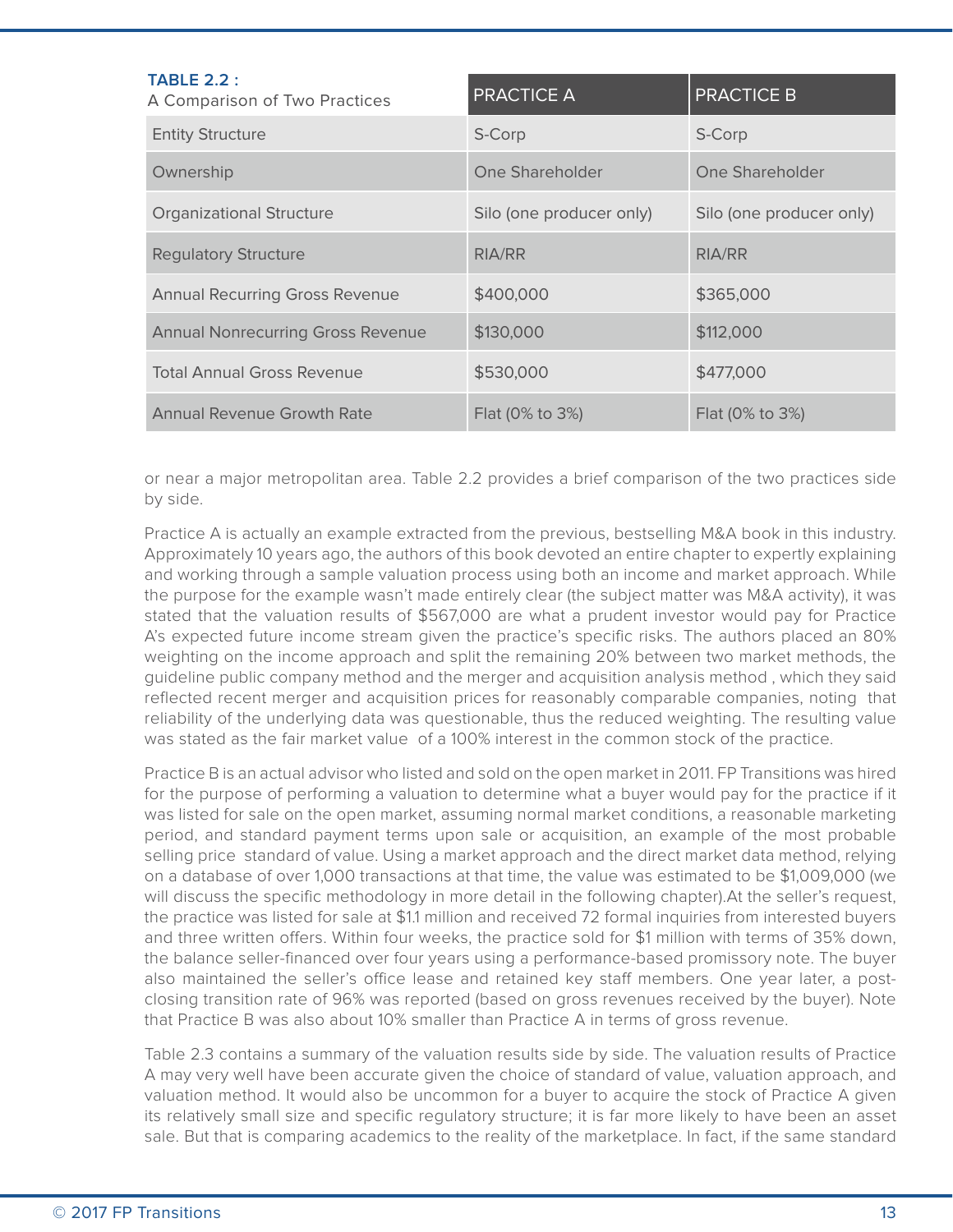| <b>TABLE 2.3:</b><br>A Summary of Valuation Results | <b>PRACTICE A</b>                                                                                        | <b>PRACTICE B</b>                          |
|-----------------------------------------------------|----------------------------------------------------------------------------------------------------------|--------------------------------------------|
| Purpose                                             | What would an investor pay<br>for stock?                                                                 | Sale to a third party                      |
| Standard of Value                                   | <b>Fair Market Value</b>                                                                                 | <b>Most Probable Selling Price</b>         |
| Approach                                            | 80% Income - Capitalization<br>of Earnings<br>10% Market - Public<br>Company<br>10% - Public Comapny M&A | 100% Market - Direct Market<br>Data Method |
| <b>Valuation Results</b>                            | \$567,000                                                                                                | \$1,009,000                                |

of value, method, and approach were applied to Practice B, the seller would have lost more than \$400,000 in value. This isn't an isolated example, and it isn't "merely academic" when the wrong approach is used on the largest, most valuable asset most advisors own.

The takeaway is this: the applicability of each standard of value, valuation approach, and underlying methodology is based on the purpose and circumstances of the practice to be valued, as well as the appraiser's understanding of all the relevant facts at hand. In most cases, one standard and approach is better suited for the job than the others, but no single standard applies in every instance. The process of valuing a dynamic, fluid, and personality-based practice or business like those in this industry is a more complex task than most advisors, buyers or sellers, realize. It is one thing to hire a valuation professional; it is another thing to let him or her take charge of one of the most important decisions of your financial life.

# MAKING SENSE OF IT ALL

In summing up the valuation fundamentals covered in this chapter, suffice it to say that independent advisors have choices to make. Valuing a highly regulated, relationship-based practice or business is challenging work, but it isn't that hard, or expensive in most cases, to do the job right. Simple approaches and quick answers may be appealing, but they are rarely accurate and such inaccuracy tends to cost many times what a formal valuation or appraisal actually costs, to one party or the other.



**FIGURE 2.2 :** Valuation Considerations

The starting place for most advisors in the M&A space is the simple mantra: purpose, standard, approach, and method (Figure 2.2.). These are the key choices that need to be made. Work with a qualified analyst or appraiser to determine the best choices at each level for your particular circumstances. As an advisor interested in buying or selling, you don't need to know how to perform a valuation. In fact, a disinterested third party is a must, but you do need to help your chosen valuation analyst make the correct decisions as to the purpose, standard, approach, and method in order to obtain a reliable and accurate valuation result. There is no one set answer that applies to all situations.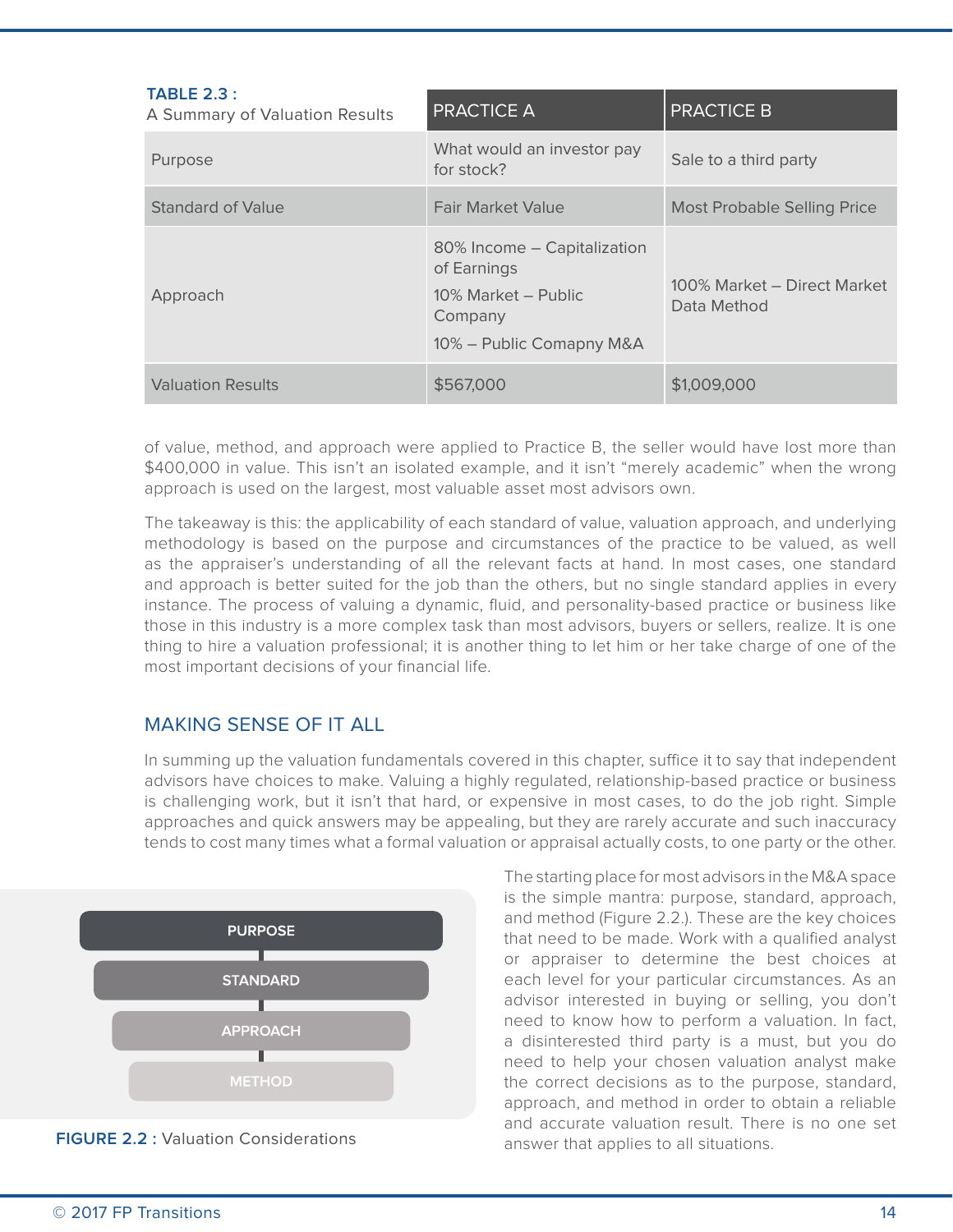For advisors who follow the general structuring techniques of an asset-based purchase or sale, with a meaningful down payment and common payment terms, the standard of most probable selling price is the best choice. If the other party in your transaction insists on a different standard, ask for their justification and consider the consequences. Remember that, while qualified analysts will not allow an advisor to buy a specific valuation result, choosing a less applicable or incorrect standard, approach, or method can have the same effect.

In a nutshell, the least appropriate of the traditional valuation approaches is the asset-based approach. Think of this as the value of the "bricks and mortar." This method is generally not applicable to financial services or advisory work at any ownership level because there are relatively few valuable tangible assets (computers, copiers, and file cabinets notwithstanding). In contrast, the real value of a financial services or advisory model lies in the strength of its client relationships, the quality of the cash flow generated by those relationships, and their transferability.

At the other end of the spectrum, the income approach analyzes the earnings of a given book, practice, business, or firm. Think of this approach as the value of the income stream that could be derived from the bricks and mortar. Earnings-based appraisals (think bottom-line looking up) using the discounted cash flow (DCF) or the capitalized-earnings method work best and should also be the primary method for businesses and firms in support of an internal ownership track where advisors purchase a minority interest of stock in a profitable and ongoing model. Recall that this group comprises just 5% to 8% of the industry at this time.

The income approach should also be used for any courtroom-based valuation activity such as a partnership dissolution or marital dissolution, and certainly for an arbitration-related issue. FP Transitions provides valuations using the income approach to advisors every day, but not for most of the basic, straightforward M&A activity that applies to prospective buyers and sellers.

Understand that when performed correctly, this approach requires an in-depth analysis of a business's or firm's financial performance and financial reports. This isn't a process that can be performed online or for free, if it is done right. The income approach requires a qualified, competent, disinterested professional to perform the analysis required to generate a reliable valuation result.

The market approach compares the practice being valued to other, similar practices that have recently been sold under similar, if not identical, circumstances. If an advisor is going to participate in the open market, as either buyer or seller, knowing what similar practices sold for as of yesterday is a fair, accurate, and relatively inexpensive way to determine the value of what you're selling today. If you're going to participate in the market, or seek to benefit from the market that supports valuation data, why not listen to the market data?

This approach is typically a "top-line, looking down" view that reflects the way most of this industry's ownership structures are operated on a day-to-day basis. The market approach is applicable to books, practices, and those businesses that sell externally to a third-party buyer. It has many positive attributes. It is accurate, inexpensive, and easily understandable, but requires one critical component to make it all work: supporting data. Without privately held transactional data in sufficient quantity and of sufficient quality, it's like comparing apples to lemons. This is the point of Chapter 3, "Solving Valuation."

Rules of thumb also deserve some attention here. Simply put, if an advisor does not understand how valuation works or doesn't see the need of paying someone else for the answer, they'll just multiply recurring revenue by a factor of two (or maybe a little higher) and trust that it's close enough and that the other party will not have, or insist on, a better answer.

A multiple of revenue might work for the smallest and lowest-valued ownership level (jobs or books) because, even though it is really just a best guess , usually without any underlying factual basis, it isn't wrong enough to warrant spending the time and money on a better answer.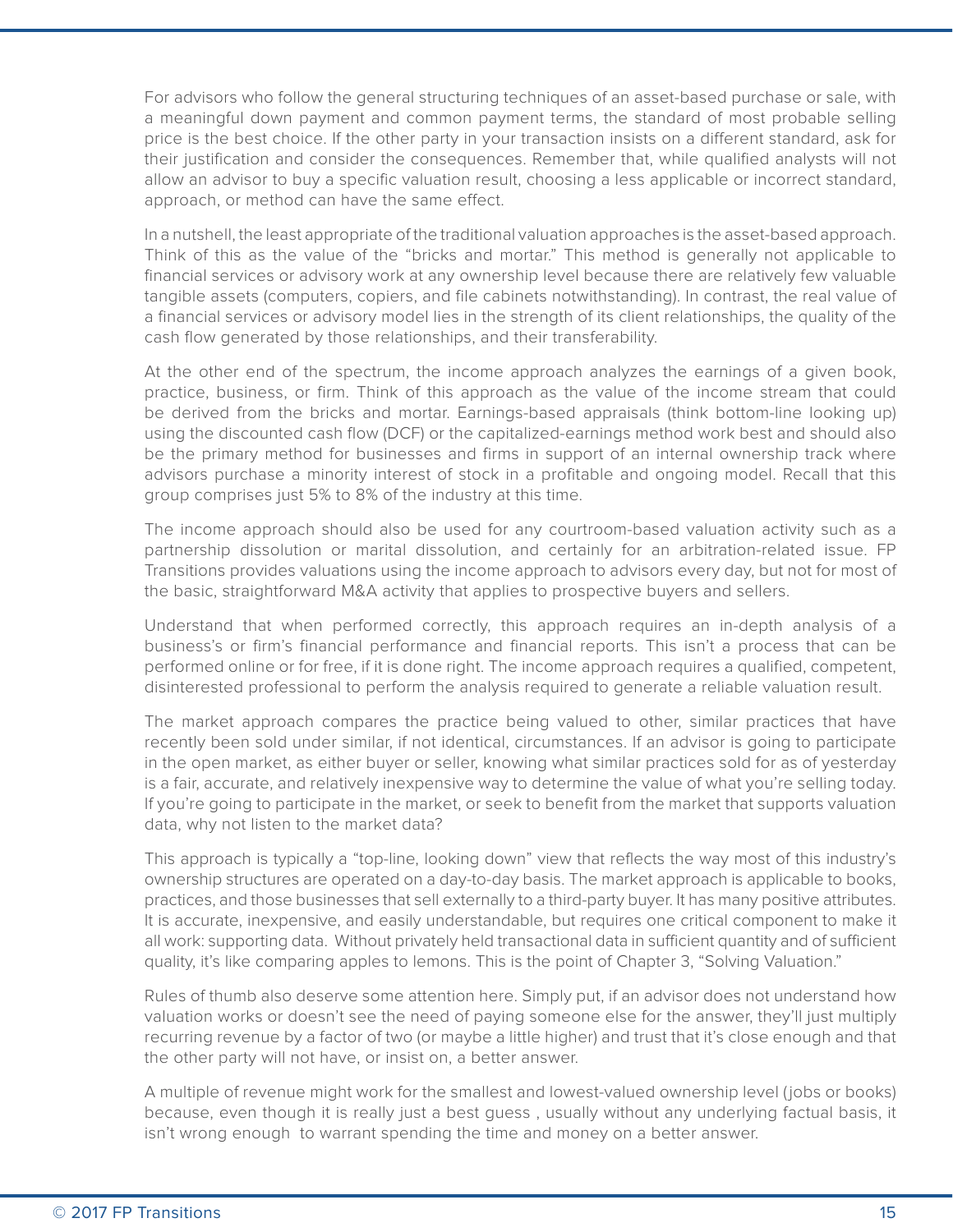In the end, choosing the correct path from a standard approach and method isn't a matter of which is better or, more accurate, or more expensive or less expensive, it is solely a function of addressing the specific purpose of the valuation.

# WHO IS QUALIFIED? (TO OFFER AN OPINION OF VALUE)

If you are in need of a formal valuation, be sure to work with a qualified individual. Refer back to Table 2.1 for a detailed, quick checklist of the different valuation approaches and methods, and the competency standards for each level. The field of valuation, like financial services and advisory functions, has its own professional designations and governing bodies. These regulatory bodies include the American Society of Appraisers (ASA), the Institute of Business Appraisers (IBA), the National Association of Certified Valuators and Analysts (NACVA), and the American Institute of Certified Public Accountants (AICPA). These regulatory bodies issue the respected valuation credentials, or designations, set forth in Figure 2.3.

Whoever you choose to value or appraise what you've built or seek to acquire, rely only on valuation analysts or appraisers that are certified and have earned the necessary and proper designations. If the person or company offering you an opinion has not earned one of these designations, you have an unqualified person telling you what they think about one of the most valuable assets you own, or will acquire. While everyone seems to have an opinion nowadays, this one matters.

To this end, it is highly likely that the practice management personnel at a broker-dealer or custodian have no special valuation training or qualifications or market transaction data upon which to base their opinions; answering hundreds of questions the same way does not equal qualification or certification. In addition, as well intentioned as they may be, these folks have a stake in the outcome. That is why most IBDs and custodians smartly do not wade into the value and valuation space. If one side of a transaction, either buyer or seller, relies on an unqualified opinion from an interested

third party, he or she should be called out. We're being hard on this issue. The point is, credentials and expertise and experience matter.

### VALUATIONS FOR BANK FINANCING

As you'll read later, more and more advisors are now able to utilize bank financing in their transactions to help implement an exit plan or to accelerate their succession plans. Reasonable and appropriate bank financing for acquisition purposes is a relatively recent and major step forward for independent advisors in the M&A space. While most independent advisors do not need a formal appraisal for their M&A activity, it is a distinct possibility that a specific type of valuation will be needed if or when bank financing is utilized to complete the transaction.

*If you are going to have a valuation performed, for any purpose, make sure the analyst or appraiser holds at least one of the following designations:*

- *• Certified Valuation Analyst (CVA)*
- *• Accredited Senior Appraiser (ASA)*
- *• Accredited in Busienss Appraisal Review (ABAR)*
- *• Master Certified Busienss Appraiser (MCBA or CBA)*
- *• Accredited in Business Valuation (ABV)*
- *• Master Analyst in Financial Forensics (MAFF)*

*In some instances this list might also include a Certified Vinancial Analyst (CFA). A CPA, even with a PFS, is not usually qualified unless one or more of the above designations have been earned. The same holds true for an MBA without one or more of the designations above.*

*In addition, some knowledge of this industry's regulatory or compliance aspects is helpful in the valuation process*

#### **FIGURE 2.3 :** Valuation Credentials

Since the financial crisis of 2008, bank lending standards have become noticeably more stringent. This is easily observed by visiting the Small Business Administration website and reviewing the ongoing changes made to their lending and processing standard operating procedures (SOPs),